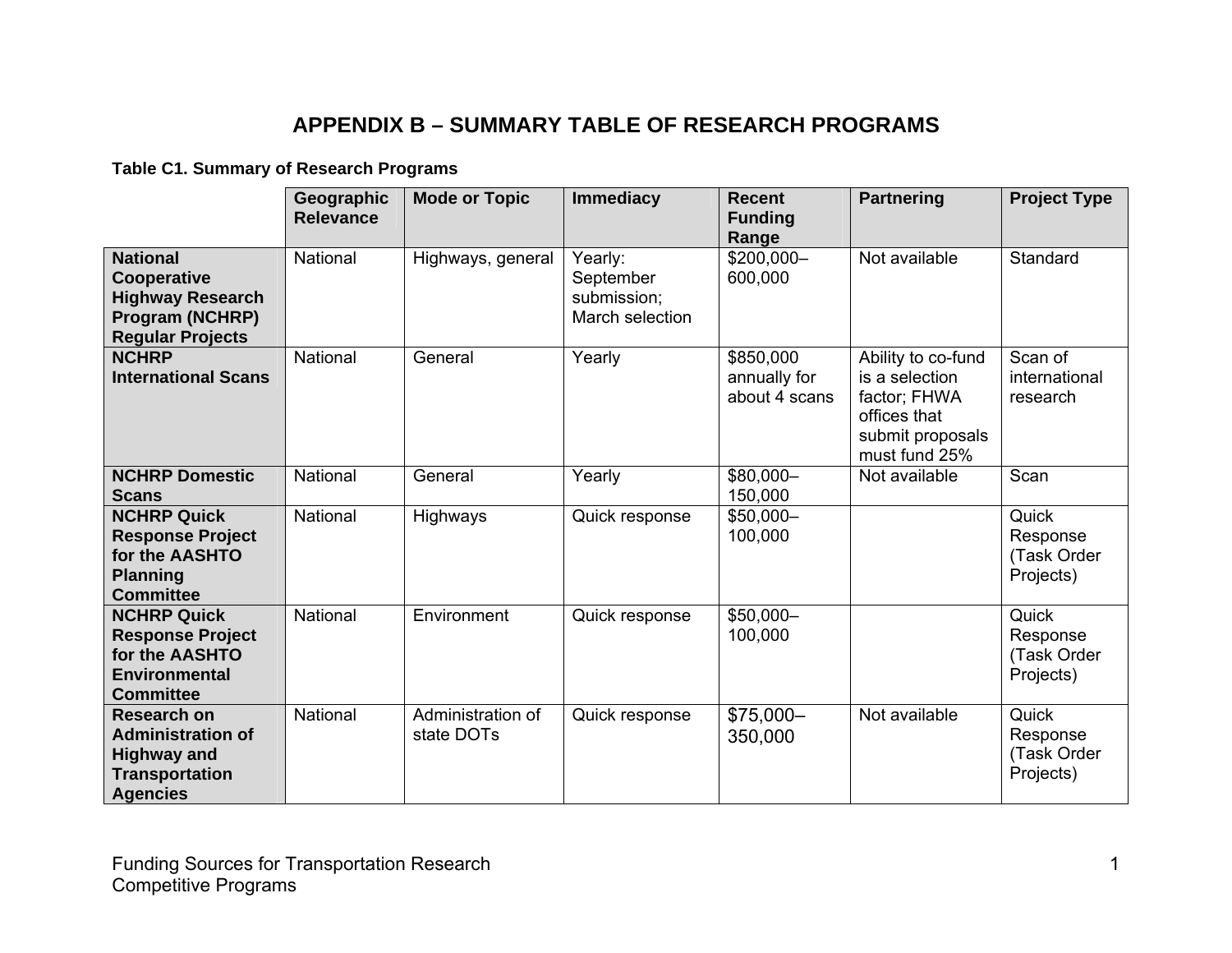|                                                                                                                               | Geographic<br><b>Relevance</b> | <b>Mode or Topic</b>                                                             | <b>Immediacy</b>                                                                                    | <b>Recent</b><br><b>Funding</b><br>Range                                  | <b>Partnering</b> | <b>Project Type</b>                           |
|-------------------------------------------------------------------------------------------------------------------------------|--------------------------------|----------------------------------------------------------------------------------|-----------------------------------------------------------------------------------------------------|---------------------------------------------------------------------------|-------------------|-----------------------------------------------|
| <b>NCHRP Quick</b><br><b>Response Project</b><br>for the AASHTO<br><b>Highways</b><br><b>Committee</b>                        | National                       | Highways;<br>engineering and<br>operations guides,<br>standards, and<br>policies | Quick response                                                                                      | $$25,000-$<br>100,000                                                     | Not available     | Quick<br>Response<br>(Task Order<br>Projects) |
| <b>NCHRP Quick</b><br><b>Response Project</b><br>for the AASHTO<br><b>Public</b><br><b>Transportation</b><br><b>Committee</b> | National                       | <b>Transit</b>                                                                   | Quick response                                                                                      | $$25,000-$<br>100,000                                                     | Not available     | Quick<br>Response<br>(Task Order<br>Projects) |
| <b>Innovations</b><br><b>Deserving</b><br><b>Exploratory</b><br><b>Analysis (IDEA)</b>                                        | National                       | Highways, freight<br>and rail safety,<br>transit                                 | Twice yearly for<br>highways and<br>transit: March and<br>September;<br>yearly for safety:<br>March | $$25,000-$<br>100,000;<br>$$25,000-$<br>150,000 for<br>Highway<br>Program |                   | Standard                                      |
| <b>Airport Cooperative</b><br><b>Research Program</b><br>(ACRP)                                                               | National                       | Air                                                                              | Yearly: April<br>submission; July<br>selection                                                      | $$150,000-$<br>500,000                                                    | Not available     | Standard                                      |
| <b>ACRP Graduate</b><br><b>Research Award</b><br>Program                                                                      | National                       | Air                                                                              | Yearly: June<br>submission;<br>September<br>selection                                               | \$10,000                                                                  | Not available     | Graduate<br>research                          |
| <b>Transit Cooperative</b><br><b>Research Program</b><br>(TCRP)                                                               | National                       | <b>Transit</b>                                                                   | Yearly: June<br>submission<br>October selection                                                     | \$150,000-<br>\$500,000                                                   | Not available     | Standard                                      |
| <b>TCRP International</b><br><b>Transit Studies</b><br>Program                                                                | National                       | <b>Transit</b>                                                                   | Twice yearly:<br>missions in spring<br>and fall                                                     | \$500,000<br>annually                                                     | Not available     | International<br>missions                     |
| <b>National</b><br><b>Cooperative Freight</b><br><b>Research Program</b>                                                      | National                       | Freight                                                                          | Yearly: July<br>submission; fall<br>award                                                           | \$20,000-<br>500,000                                                      | Not available     | Standard                                      |

Funding Sources for Transportation Research Competitive Programs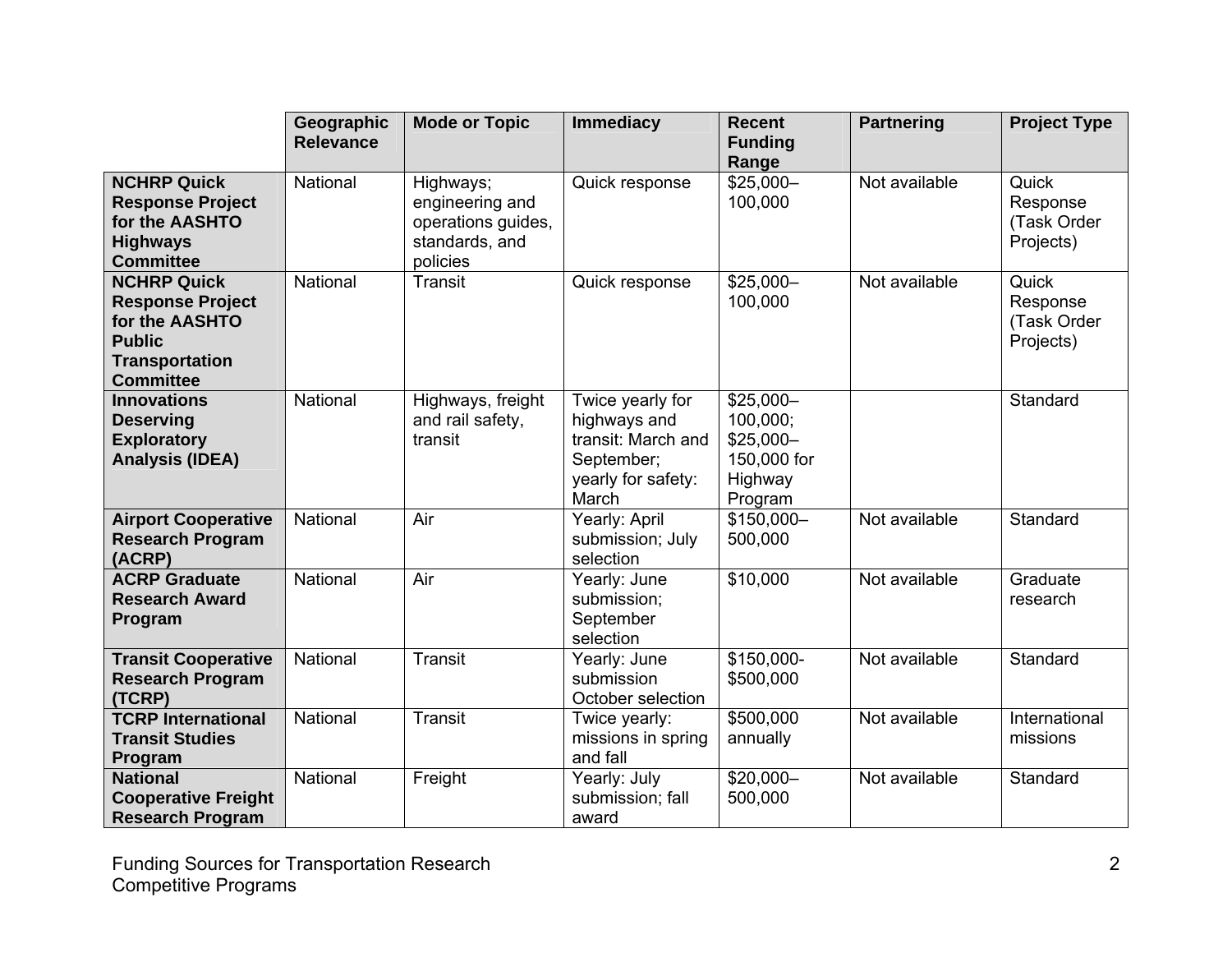|                                                                       | Geographic<br><b>Relevance</b> | <b>Mode or Topic</b>                             | <b>Immediacy</b>                                        | <b>Recent</b><br><b>Funding</b><br>Range | <b>Partnering</b>                                              | <b>Project Type</b>             |
|-----------------------------------------------------------------------|--------------------------------|--------------------------------------------------|---------------------------------------------------------|------------------------------------------|----------------------------------------------------------------|---------------------------------|
| <b>Hazardous Material</b><br>Cooperative<br><b>Research Program</b>   | National                       | Hazardous<br>material<br>transportation          | Yearly: Oversight<br>committee meets<br>in November     | \$300,000-<br>350,000                    | Not available                                                  | Standard                        |
| <b>TCRP Synthesis</b><br>Program                                      | National                       | <b>Transit</b>                                   | Yearly: March<br>submission; May<br>selection           | \$30,000                                 | In some cases,<br>agencies<br>augment<br>consultant<br>funding | Synthesis<br>report             |
| <b>NCHRP Synthesis</b><br>Program                                     | National                       | Highways                                         | Yearly; February<br>submission; May<br>selection        | \$30,000                                 | In some cases,<br>agencies<br>augment<br>consultant<br>funding | Synthesis<br>report             |
| <b>ACRP Synthesis</b><br>Program                                      | National                       | Airports                                         | Yearly: October<br>submission;<br>December<br>selection | \$30,000                                 | In some cases,<br>agencies<br>augment<br>consultant<br>funding | Synthesis<br>report             |
| <b>Commercial Truck</b><br>and Bus Safety<br><b>Synthesis Program</b> | National                       | Commercial truck<br>and bus safety               | Not available                                           | \$40,000                                 | In some cases,<br>agencies<br>augment<br>consultant<br>funding | Synthesis<br>report             |
| <b>TCRP Legal</b><br><b>Research</b>                                  | National                       | <b>Transit and</b><br>intermodal legal<br>issues | Not available                                           | Not available                            | Not available                                                  | <b>Brief of legal</b><br>issues |
| <b>ACRP Legal</b><br><b>Research</b>                                  | National                       | Airport legal<br>issues                          | Not available                                           | $$15,000-$<br>80,000                     | Not available                                                  | Brief of legal<br>issues        |
| <b>NCHRP Legal</b><br><b>Research</b>                                 | National                       | Highway legal<br>issues                          | Not available                                           | $$24,000-$<br>100,000                    | Not available                                                  | Brief of legal<br>issues        |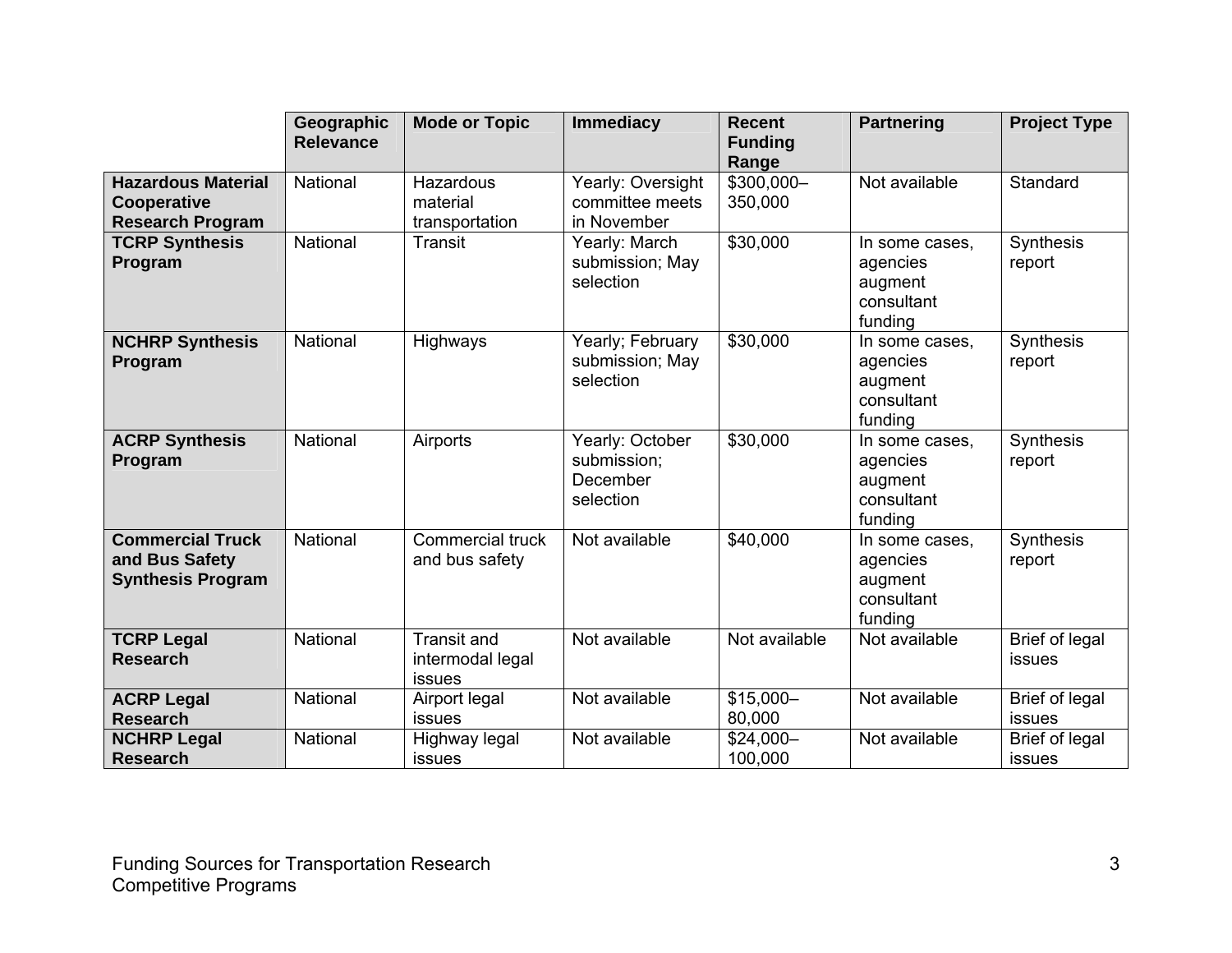|                                                                                                                                | Geographic<br><b>Relevance</b> | <b>Mode or Topic</b>                       | <b>Immediacy</b>                                              | <b>Recent</b><br><b>Funding</b><br>Range  | <b>Partnering</b>                                                                                         | <b>Project Type</b>                     |
|--------------------------------------------------------------------------------------------------------------------------------|--------------------------------|--------------------------------------------|---------------------------------------------------------------|-------------------------------------------|-----------------------------------------------------------------------------------------------------------|-----------------------------------------|
| <b>Surface</b><br><b>Transportation</b><br><b>Environment and</b><br><b>Planning</b><br>Cooperative<br><b>Research Program</b> | National                       | Environment                                | Yearly                                                        | \$20,000-<br>750,000                      | Requires 50%<br>non-federal<br>match; proposals<br>including cost<br>sharing may<br>receive<br>preference | Standard                                |
| <b>Safety Innovation</b><br><b>Deployment</b><br>Program                                                                       | National                       | Safety                                     | Not available                                                 | Annual budget<br>of about \$12<br>million | Requires 20%<br>non-federal<br>match                                                                      | Standard                                |
| <b>Exploratory</b><br><b>Advanced Research</b>                                                                                 | National                       | Safety,<br>environment.<br>congestion      | Yearly: May<br>submission;<br>September award                 | \$500,000-<br>2,000,000                   | Requires 20%<br>non-federal<br>match                                                                      | Standard                                |
| <b>Small Business</b><br><b>Innovation</b><br><b>Research Program</b>                                                          | National                       | General                                    | Twice yearly:<br>April and<br>November<br>submissions         | $$100,000-$<br>750,000                    | Not available                                                                                             | For small<br>businesses                 |
| <b>Remote Sensing</b><br>and Spatial<br><b>Technology</b><br>Program                                                           | National                       | Remote sensing,<br>spatial information     | Not available                                                 | \$600,000-<br>1,800,000                   | Requires 50%<br>non-federal<br>match                                                                      | Standard                                |
| Intelligent<br><b>Transportation</b><br><b>Systems Program</b>                                                                 | National                       | Intelligent vehicles<br>and infrastructure | Posted by project;<br>selection may<br>take several<br>months | $$300,000-$<br>$3,000,000+$               | Not available                                                                                             | Standard                                |
| <b>Federal Transit</b><br><b>Administration</b><br><b>National Research</b><br>and Technology<br>Program                       | National                       | Transit technology                         | Posted by project                                             | \$50,000-<br>1,000,000+                   | Requires 50%<br>non-federal<br>match                                                                      | Standard                                |
| <b>State Planning and</b><br><b>Research Funds</b>                                                                             | State or<br>national           | General                                    | Varies by state                                               | $$5,000-$<br>1,000,000+                   | Requires 20%<br>non-federal<br>match                                                                      | <b>Typically</b><br>applied<br>research |

Funding Sources for Transportation Research Competitive Programs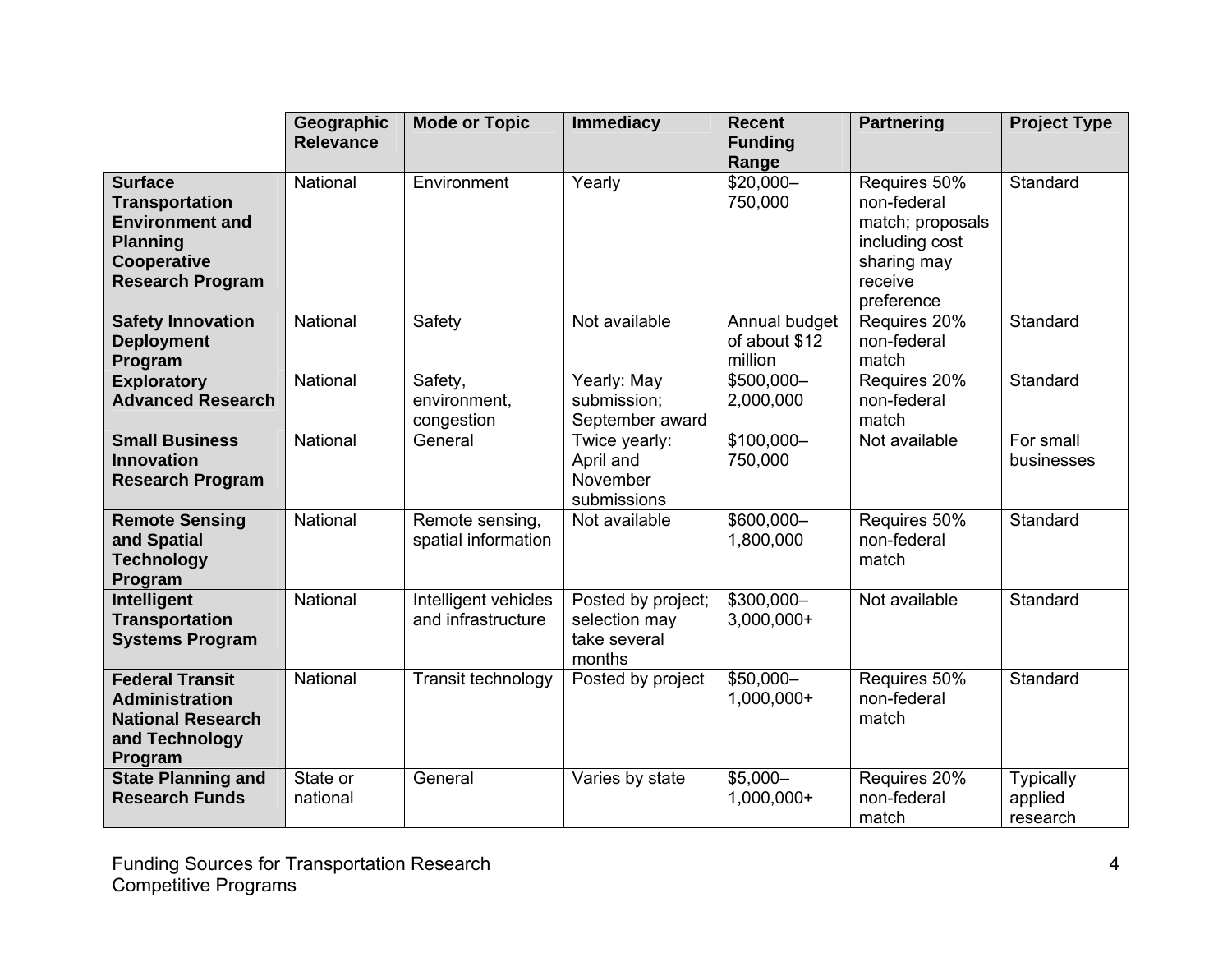|                                                                       | Geographic<br><b>Relevance</b> | <b>Mode or Topic</b> | Immediacy                           | <b>Recent</b><br><b>Funding</b><br>Range | <b>Partnering</b>                    | <b>Project Type</b> |
|-----------------------------------------------------------------------|--------------------------------|----------------------|-------------------------------------|------------------------------------------|--------------------------------------|---------------------|
| Transportation<br><b>Pooled Fund</b><br><b>Programs</b>               | Regional or<br>national        | General              | May take over a<br>year to initiate | \$300,000-<br>$1,000,000+$               | Not available                        | Standard            |
| <b>University</b><br><b>Transportation</b><br><b>Research Centers</b> | State or<br>national           | General              | Varies by center                    | $$10,000-$<br>$2,200,000+$               | Requires 50%<br>non-federal<br>match | Standard            |